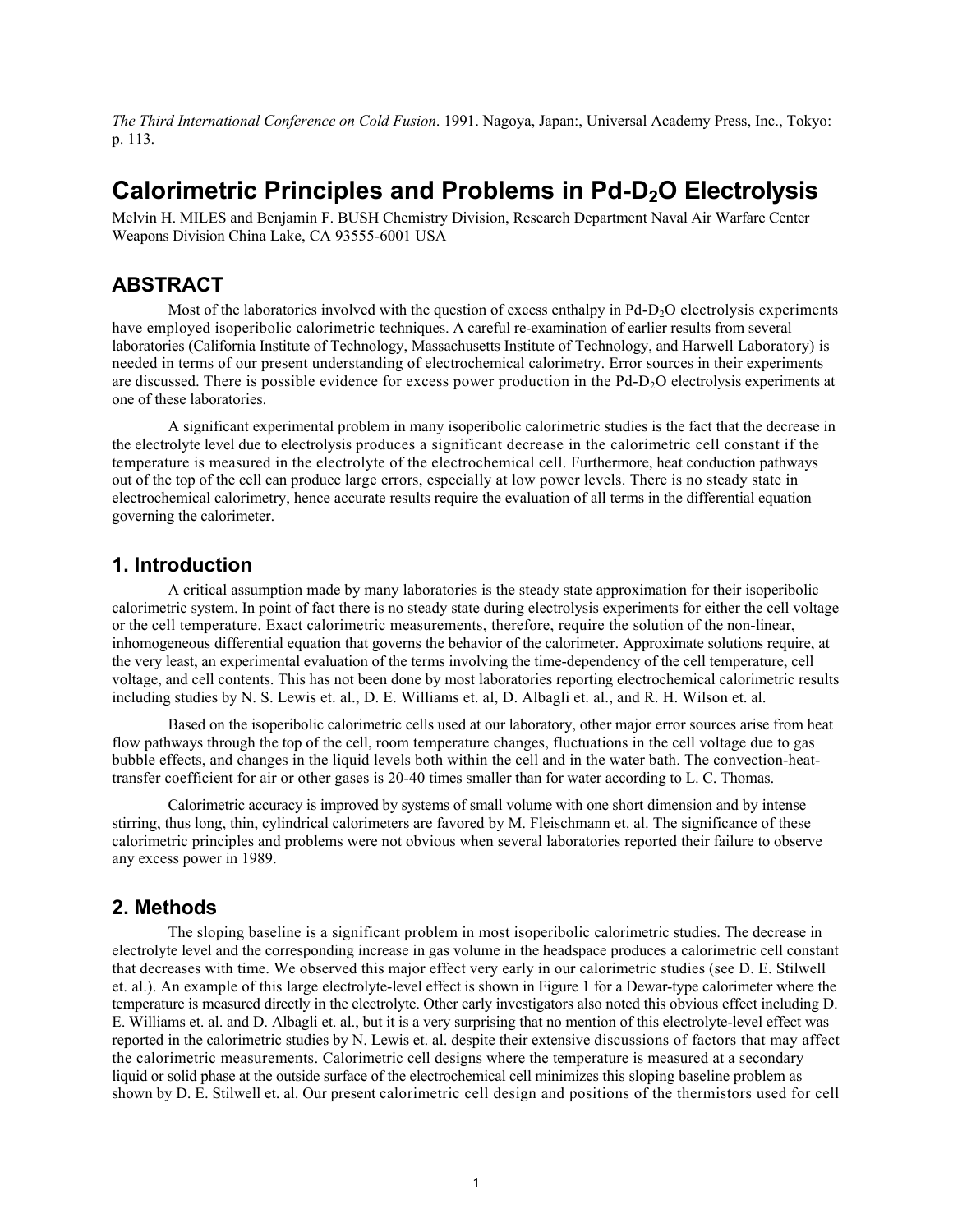temperature measurements remains virtually unchanged from our previous reports (see M. H. Miles et. al.). In our experiments, the electrolyte level has very little effect on our calorimetric cell constant.

### **3. Results**

The time dependence of cell potentials and cell temperatures for two simultaneous experiments (cells A and Β) are shown in Figure 2. Since the bath temperature is constant, changes in ∆Τ reflect changes in the cell temperature. Note that there is never any steady state for either the cell temperature or cell voltage, although the changes in both are approximately linear with time. The additions of  $D_2O$  produces sudden changes in the ceil voltages following which there would be no valid calorimetric measurements for several hours (the time constants for these calorimetric cells are about 25 minutes).



Figure 1. Decrease in the calorimetric cell constant due to solvent losses.



Figure 2. Time dependence of cell potentials and cell temperatures for cells A and B before and after D<sub>2</sub>O additions.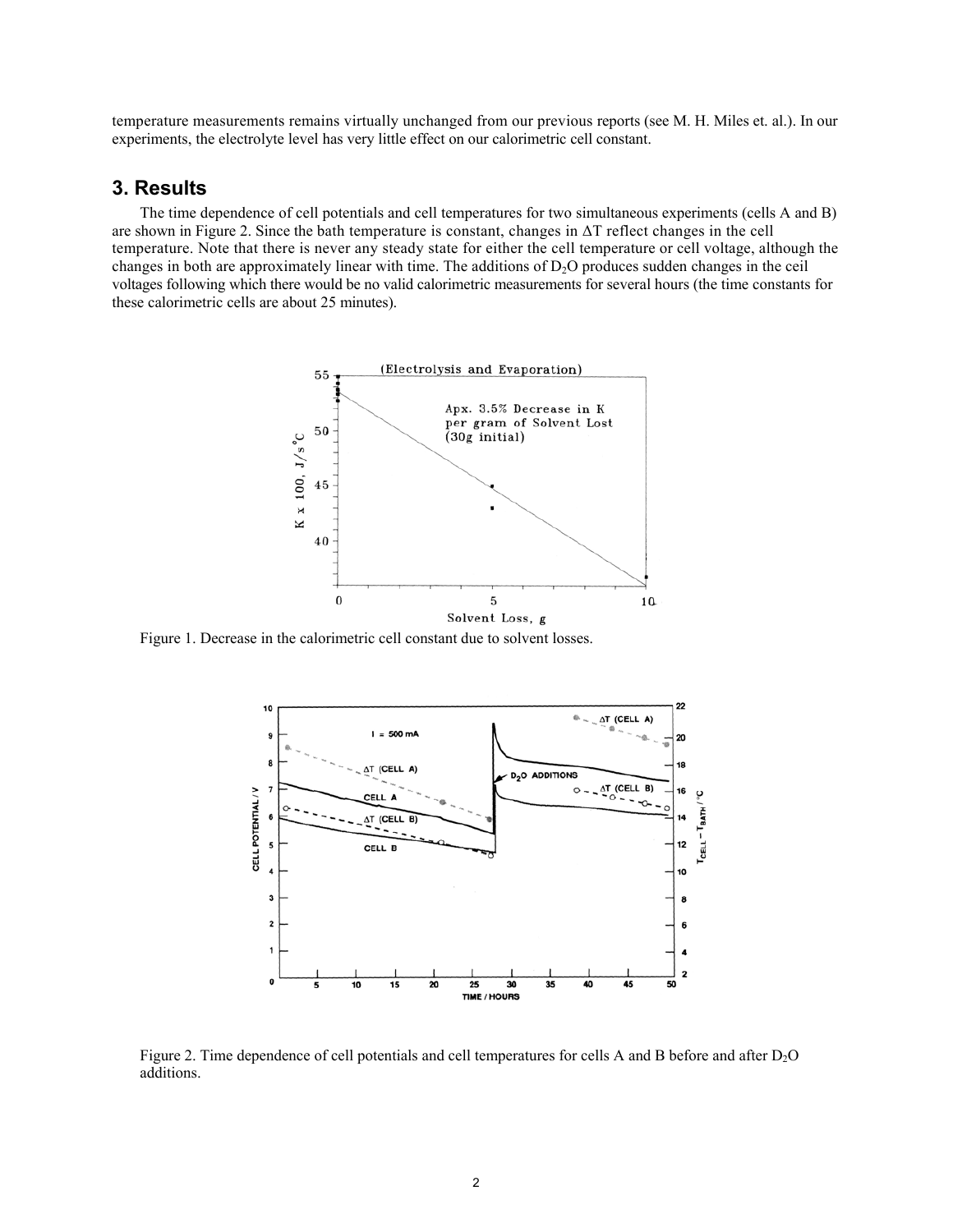The differential equation governing the behavior of our calorimeter can be expressed as

$$
(E(t) - \gamma E_H) \bullet I + P_X = a + K \bullet \Delta T + P_{gas} + P_{calo}
$$
\n<sup>(1)</sup>

where  $P_X$  represents any excess power. This equation also assumes that the bath and room temperatures are constant and that any power effects due to the deuterium loading or deloading of the palladium are negligible. The rate of enthalpy transfer outside the cell due to the  $D_2$ ,  $O_2$ , and  $D_2O$  gas stream ( $P_{gas}$ ) is given by

$$
P_{gas} = \frac{\gamma I}{F} \left\{ \left[ 0.5C_{P,D_2} + 0.25C_{P,O_2} + 0.75 \left( \frac{P}{P^* - P} \right) C_{P,D_2O(\nu)} \right] \Delta T + 0.75 \left( \frac{P}{P^* - P} \right) L \right\}
$$
(2)

and the time-dependence of the enthalpy of the calorimeter is given by

$$
P_{\text{calor.}} = C_{P,D_2O(1)} \left[ M^{\circ} - (1+\beta) \frac{\gamma H}{2F} \right] \frac{d\Delta T}{dt} - (1+\beta) \frac{\gamma H}{2F} C_{P,D_2O(1)} \Delta T \tag{3}
$$

These expressions are essentially the same as given by Fleischmann et. al.

For our calorimeter at typical conditions of 0.2 M LiOD and I = 500 mA, we calculate  $P_{gas}$  = 0.01 W and  $P_{cal} = -0.005$  W using experimental measurements of  $\Delta T$  and d $\Delta T/dt$ . Although  $P_{gas}$  and  $P_{cal}$  vary significantly with I and the electrolyte concentration, their sum remains positive and less than 0.020 W for our range of experimental conditions. Therefore, the neglect of the sum  $P_{gas} + P_{calor}$ . in Equation 1 will only underestimate our value for  $P_X$ . Furthermore, other error sources in our calorimetry, such as room temperature fluctuations, contribute to an estimated error of  $\pm 0.020$  W. Calorimetric measurements of greater accuracy or over a wider range of experimental conditions, however, would require the solution of the differential equation (Eq. 1) as well as careful control of the bath and room temperatures.

It has been proposed by N. S. Lewis et. al. that a change in the rate and/or form of gas evolution can be a significant error source in electrochemical calorimetry. Therefore, our calorimetric cells were calibrated during electrolysis over a wide range of current densities (20-280 mA/cm<sup>2</sup>). Results of these calibrations are presented in Figures 3 and 4. At low currents  $(I \le 100 \text{ mA})$ , stirring by the electrolysis may not be sufficient while at high currents, any errors due to the neglect of the  $P_{gas} + P_{calor}$  terms in Eq. 1 become larger. Nevertheless, the correlation coefficients of 0.999 or better for each thermistor show excellent heat recovery for these calorimetric cells over the entire calibration range. The rate of gas evolution is not a significant calorimetric error source as suggested by N. Lewis.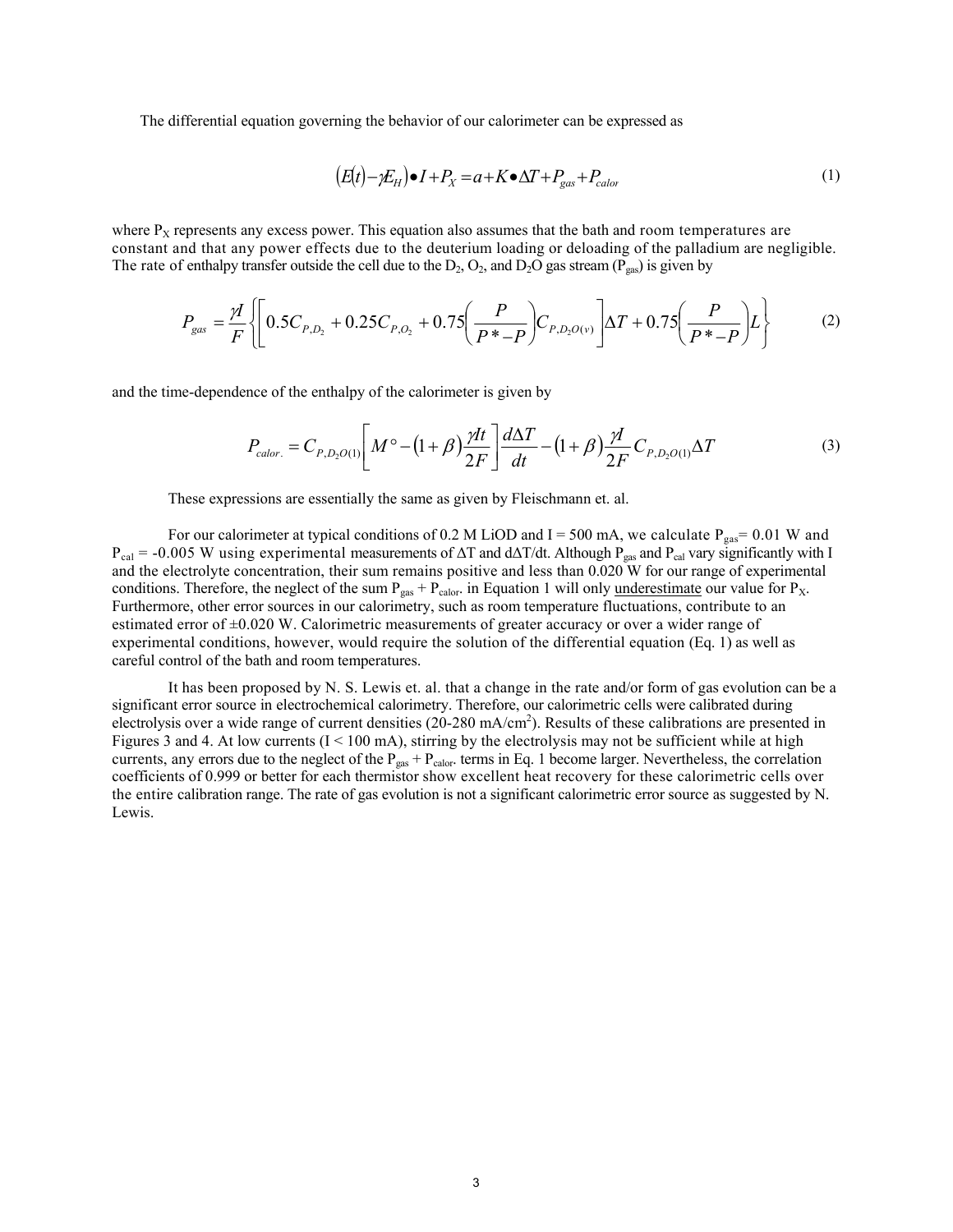

Figure 3. Calibrations for cell A by electrolysis power.



Figure 4. Calibrations for cell Β by electrolysis power.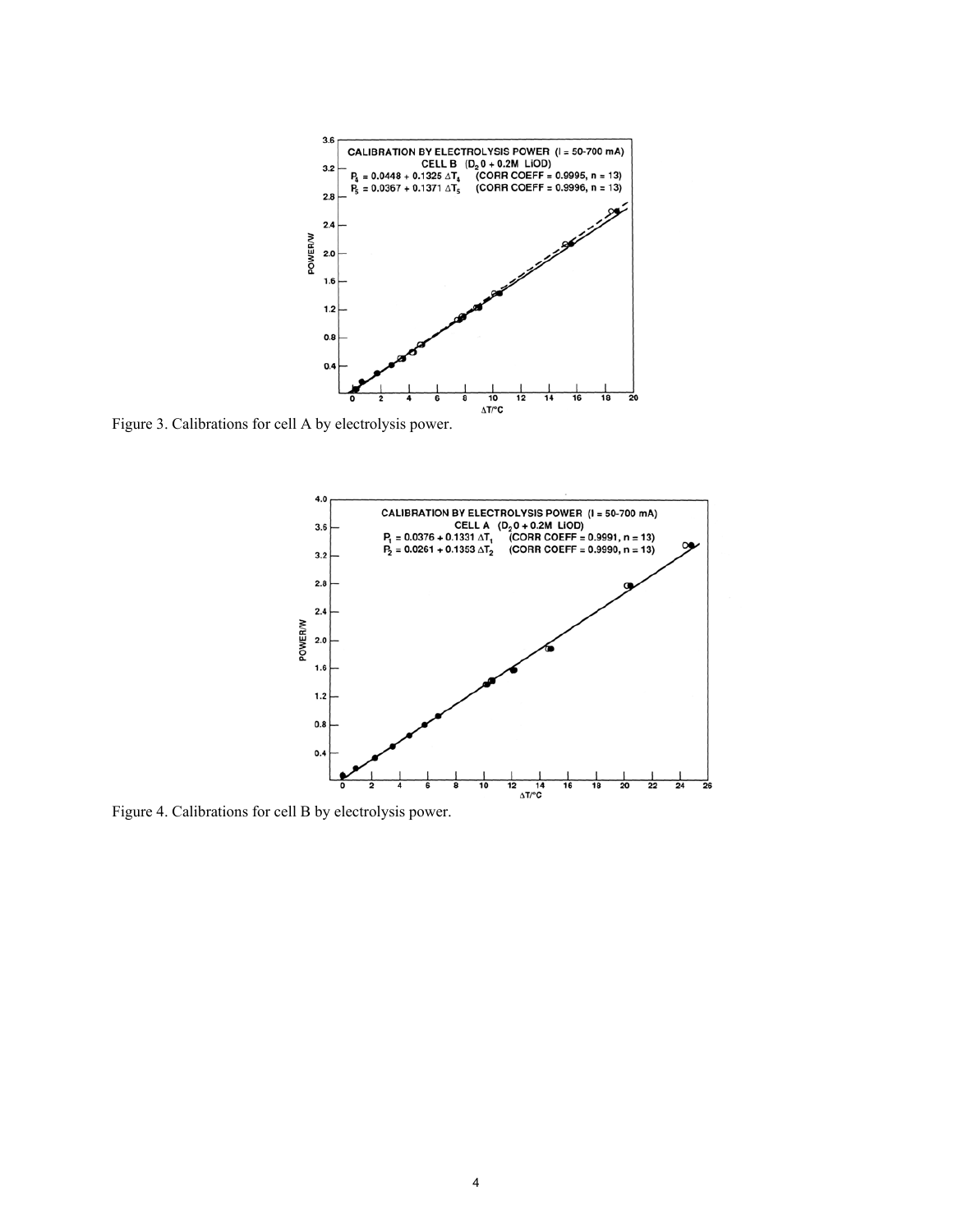#### **4. Discussion**

For typical isoperibolic calorimetric cells, heat flows out of the top of the cell as well as into the constant temperature bath. Therefore, at constant bath and room temperature, it can be shown that

$$
P = K_t (T_b - T_R) + K \bullet \Delta T \tag{4}
$$

where  $K = K_b + K_t$  (see M. H. Miles, R. A. Hollins et. al.). Thus there is a nonzero intercept for  $\Delta T = 0$  as shown in Figures 3 and 4. The term  $K_t(T_b - T_R)$  can become significant at low power levels, and the use of the approximate relationship  $P \approx K \cdot \Delta T$  can produce large errors. This effect of the power level on the apparent cell constant (K) and heat transfer coefficient  $(h = 1/k)$  is shown in Figure 5 for our experimental results for thermistor 1 in cell A (Figure 3). The neglect of the intercept term in Equation 4 produces significant errors in the apparent cell constant for power levels below about 0.6 W. All of the calorimetric data reported by N. Lewis et. al. is near or below a total power level of 0.6 W, hence his use of the approximate relationship,  $P \approx \Delta T/h$ , is likely a large source of error. The schematic of the calorimetric cell design used at the California Institute of Technology as reported by G. M. Miskelly et. al. shows a relatively large area exposed to the ambient temperature, hence the problem of heat flow out of the cell top would be quite significant. Surprisingly, no mention of this large error source is discussed by N. S. Lewis.



Figure 5. Effect of the power level on the apparent cell constant (K) and heat transfer coefficient (h).

A summary of our determinations of calorimetric cell constants over a three-year period is presented in Table 1. Except for the first three studies, these cell constants are based on Equation 4 rather than the approximate relationship,  $P \approx K \cdot \Delta T$ . There is no significant change of these cell constants over this time period. Calibrations were performed in D<sub>2</sub>O as well as H<sub>2</sub>O and by Joule heating (20-ohm resistor) as well as by electrolysis, yet excellent agreement is observed. The small differences in the measured cell constants could be attributed to the different methods of calibration and to differences in the insulation of the cell top from one experiment to another.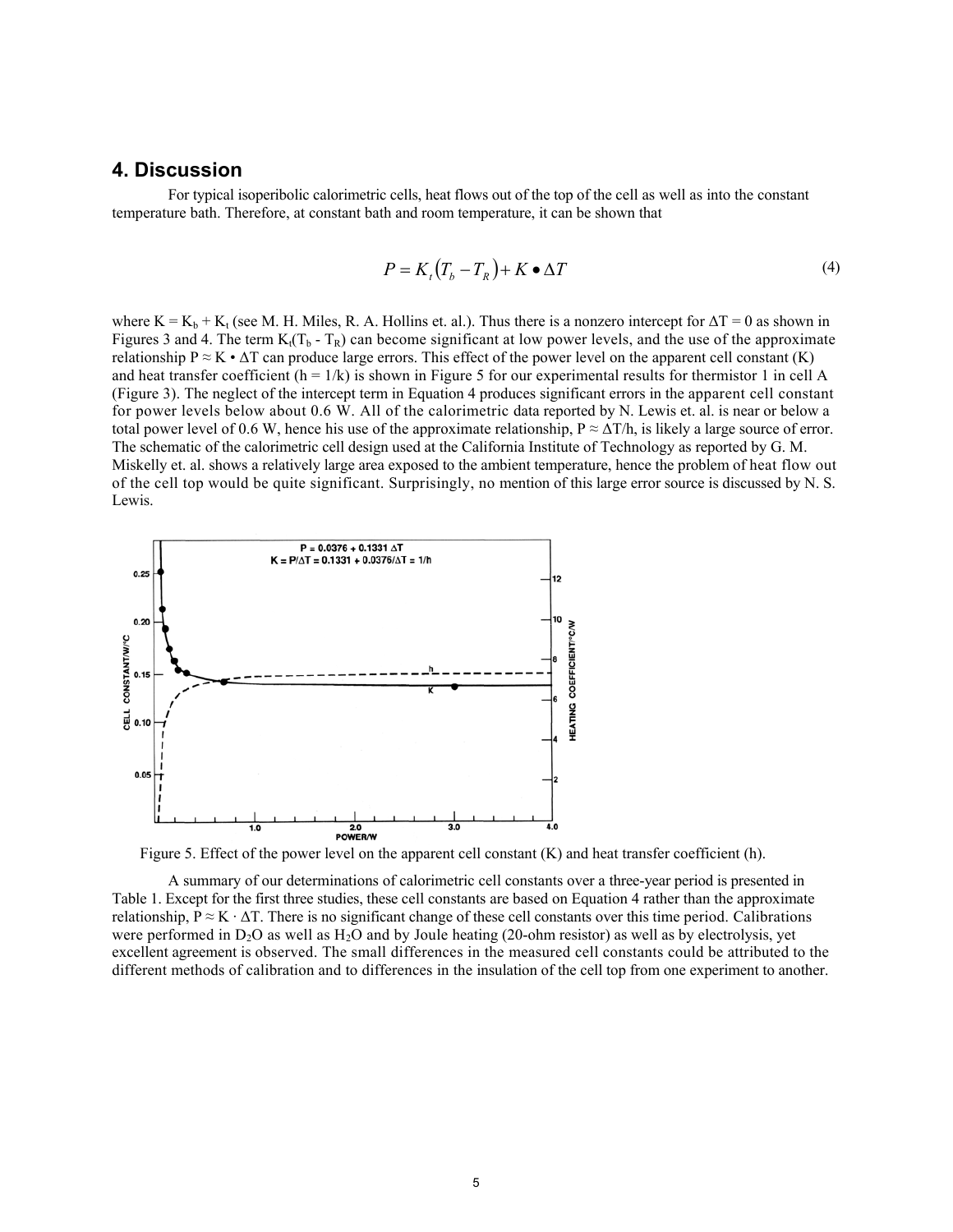| Experiment          | $K_1$ (W/°C) $K_2$ (W/°C) |             | $K_4$ (W/°C) | $K_5(W$ <sup>o</sup> C) | Date |
|---------------------|---------------------------|-------------|--------------|-------------------------|------|
| Pd/D <sub>2</sub> O | 0.141                     | 0.145       | 0.133        | 0.132                   | 1989 |
| Pd/H <sub>2</sub> O | 0.135                     | 0.138       | 0.137        | 0.134                   | 1989 |
| Pd/D <sub>2</sub> O | 0.139                     | 0.143       | 0.133        | 0.134                   | 1990 |
| Joule heating*      | 0.136                     | 0.144       | 0.136        | 0.138                   | 1990 |
| $(D_2O)$            |                           |             |              |                         |      |
| Joule heating*      | 0.141                     | 0.148       | 0.132        | 0.133                   | 1991 |
| $(D2O$ and $H2O$ )  |                           |             |              |                         |      |
| $Pd/D2O*$           | 0.136                     | 0.137       | 0.136        | 0.140                   | 1991 |
| $Pd/D2O*$           | 0.143                     | 0.143       | 0.141        | 0.141                   | 1992 |
| Mean                | 0.139                     | 0.143       | 0.135        | 0.136                   |      |
|                     | $\pm 0.003$               | $\pm 0.004$ | $\pm 0.003$  | ±0.004                  |      |

Table 1. Cell Constant Determinations.

\* Calculated for  $P = 2.00$  W.

In striking contrast to the stability of calorimetric cell constants in our experiments, N. Lewis et. al. report heat transfer coefficients that range from 12.6°C/W in H<sub>2</sub>O to 15.9°C/W after 115 hours of D<sub>2</sub>O electrolysis. This 26% increase in heating coefficients, based on our experience, is highly unusual. Closer examination, however, shows that N. Lewis et. al. erroneously define the heating coefficient as  $h = \Delta T/P_T$  where the total power (P<sub>T</sub>) is the sum of the electrolysis power + resistor power. According to the Newton law of cooling, the temperature difference, ∆Τ, defines the total output power from the cell to its surroundings, thus any excess power  $(P_x)$  must be included in defining the total power. This neglect of  $P_X$  by N. Lewis et. al. in the equation defining h would lead to an increase in the heating coefficient as the excess power increases. An analysis of this error in the N. Lewis study is presented in detail by Μ. Η. Miles, R. A. Hollins et. al.

Table 2 presents an analysis of the results reported by N. Lewis et. al. when a constant heating coefficient of 14.0°C/W is assumed. Initially, there is no excess power. However, as electrolysis continues an excess power effect develops that becomes as large as  $0.076$  W after 161 hours of Pd/D<sub>2</sub>O + LiOD electrolysis. The excess power density of 1.0 W/cm<sup>3</sup> Pd for this analysis of the N. Lewis study is in excellent agreement with our experiments (1.3 W/cm<sup>3</sup> Pd at 200 mA/cm<sup>2</sup>) as well as with the results reported by M. Fleischmann et. al. in 1990.

In the calorimetric studies by N. Lewis et. al., a series of duplicate experiments (A, B, C, D, E) were conducted where a portion of the electrolysis power (PEL) was replaced by resistor power  $(P_{Re})$  in a manner that maintained the cell temperature essentially constant as shown in Table 2. Thus

$$
P_T = P_{EL} + P_X \tag{5}
$$

in one experiment where no resistor power is used ( $P_{Re} = 0$ ), and

$$
P'_{T} = P'_{EL} + P'_{X} + P'_{Re}
$$
 (6)

in the second experiment with  $P'_{EL} < P_{EL}$  and  $P'_T \approx P_T$ . Thus

$$
\Delta P_T = P_T - P_T' = P_{EL} - P_{EL}' + P_X - P_X' - P_{Re}' \tag{7}
$$

For a constant cell temperature, the total output power must remain constant ( $\Delta P_T = 0$ ), thus from simple algebra

$$
P_X - P'_X = P'_{EL} + P'_{Re} - P_{EL}
$$
\n(8)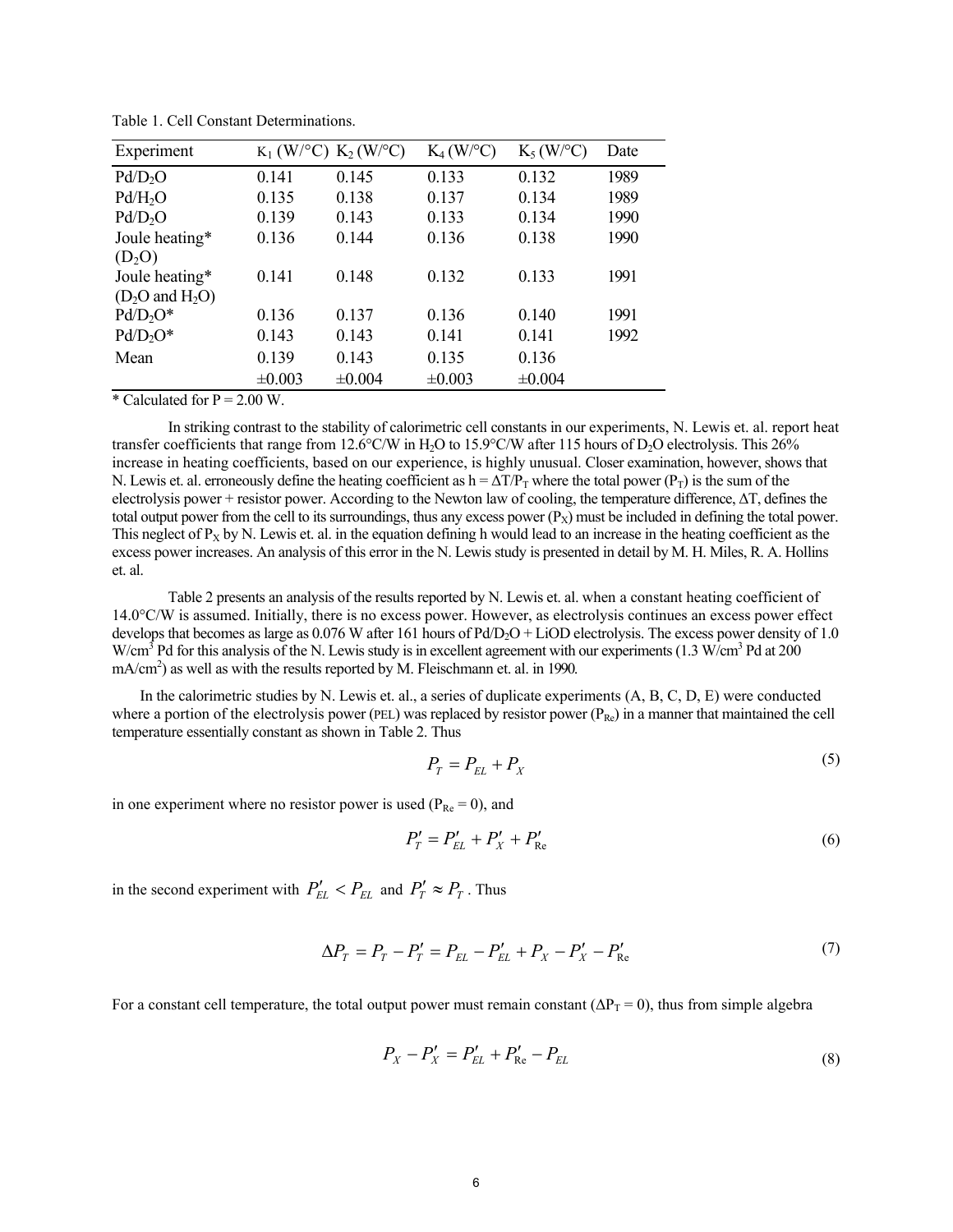The experimental observation by N. Lewis that  $P'_{EL} + P'_{Re} \approx P_{EL}$  simply cannot prove that there is no excess power but only that  $P_X - P'_X \cong 0$ , i.e., the change in  $P_X$  is small when a portion of the electrolysis power is replaced by resistor power. It is interesting to note from Table 2 that the input power  $(P_{EL} + P_{Re})$  required to maintain a constant cell temperature in the Lewis study is always smaller for the experiment at the higher current density. This effect is consistent with the presence of an anomalous excess power that increases with the current density and is near the magnitude reported by Fleischmann et. al. A similar error analysis of the N. Lewis calorimetry has been previously provided by V. C. Noninski and C. I. Noninski.

Table 2. Analysis of Cal Tech Calorimetric Results.<sup>a</sup>

Pout =  $(T_{cell} - 25.30)$ /h where h = 14.0°C/w

|                  |               | <b>Current Density</b> |                |              |             |               |
|------------------|---------------|------------------------|----------------|--------------|-------------|---------------|
|                  | Exp. Time (h) | (mA/cm <sup>2</sup> )  | $T_{cell}$ (°C | $P_{in}$ (W) | $P_{in}(W)$ | $P_X(W)$      |
| $A-1$            | 14.7          | 108                    | 31.80          | 0.464        | 0.463       | $0.001^b$     |
| $A-2$            | 16.0          | 74                     | 31.82          | 0.466        | 0.467       | $-0.001$      |
| $B-1$            | 63.7          | 74                     | 32.04          | 0.481        | 0.442       | 0.039         |
| $B-2$            | 66.0          | 110                    | 32.01          | 0.479        | 0.429       | $0.050^{b}$   |
| $C-1$            | 88.7          | 110                    | 34.69          | 0.671        | 0.619       | 0.052         |
| $C-2$            | 94.5          | 140                    | 34.64          | 0.667        | 0.607       | $0.060^{b}$   |
| $\overline{D-1}$ | 113.2         | 72                     | 32.13          | 0.488        | 0.433       | 0.055         |
| $D-2$            | 115.0         | 108                    | 32.08          | 0.484        | 0.426       | $0.058^{b}$   |
| $E-I$            | 161.0         | 140                    | 34.69          | 0.671        | 0.595       | $0.076^{b,c}$ |
| $E-2$            | 164.5         | 115                    | 34.71          | 0.672        | 0.600       | 0.072         |

<sup>*a*</sup> N. S. Lewis, et. al., <u>Nature</u>, 340. 525 (1989).

*b* Higher current density.

 $c \text{ P}_X/\text{V}_{\text{Pd}} = 0.076 \text{ W}/0.073 \text{ cm}^3 = 1.04 \text{ W/cm}^3 (0.054 \text{ W/cm}^2)$ 

In contrast to the Lewis experiments, the calorimetric studies by D. E. Williams et. al. and D. Albagli et. al. identified the importance of the electrolyte level effect and the problem of the heat flow pathway through the top of the cell to the ambient atmosphere. However, both these studies invoke steady state approximations as well as questionable cell calibration procedures. The calorimetric error ranges of  $\pm 40$  mW for the M.I.T. studies and  $\pm 15\%$  excess power ( $\pm 2\sigma$ ) for the Harwell calorimetry fall far short of the  $\pm 1$  mW accuracy reported by M. Fleischmann et. al. Both the Harwell and M.I.T. laboratories report calorimetric measurements over rather short time periods (100 hours for M.I.T. and one experiment lasting only 8 hours for Harwell). We have never observed any excess power in less that 6 days in our experiments involving  $Pd/D<sub>2</sub>O + LiOD$  electrolysis.

A summary of additional error sources and problems for the study by D. E. Williams et. al. include their method of cell calibration during electrolysis when any excess power is unknown, their large power changes used during calibrations, the marked endothermic behavior following topping up of their cells with  $D_2O$ , and their use of small electrodes in large electrolyte volumes that would minimize the detectability of any excess power effect as well as contribute to poor stirring and possible H<sub>2</sub>O contamination in these large cells. Furthermore, the unfavorable geometry of various cathodes (beads, ribbon, bar) would not provide for uniform electric fields and symmetry required for high deuterium loadings. These numerous error sources call into question any calorimetric conclusions stemming from the Harwell experiments.

#### **5. Conclusions**

The early cold fusion calorimetric results by several major laboratories in 1989-1990 contain serious errors that will ultimately undermine the acceptance of these studies as credible electrochemical calorimetry. These publications by N. Lewis, D. E. Williams, D. Albagli and others, however, serve to illustrate important